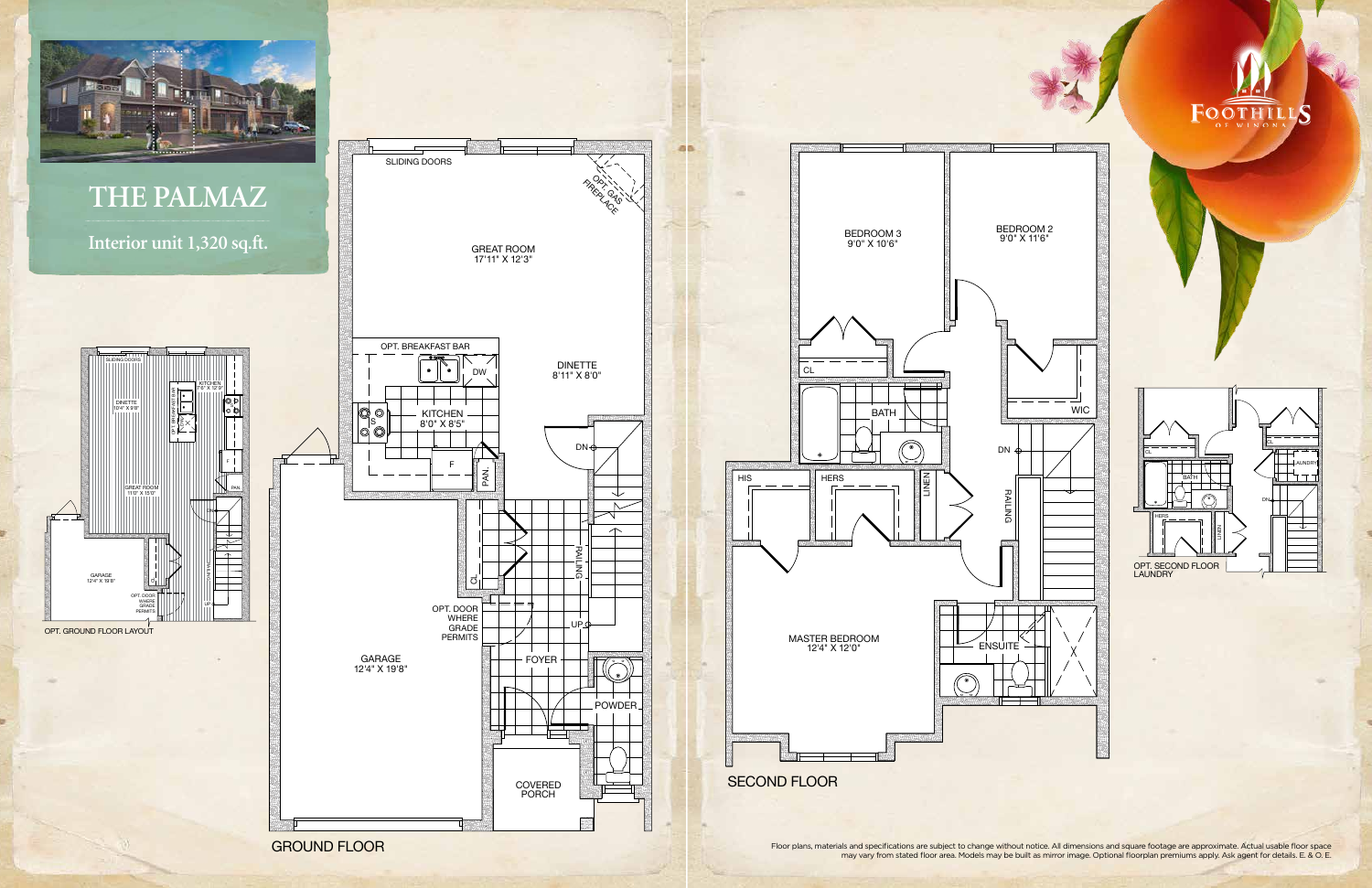

DINETTE STATE STATE STATE STATE STATE STATE STATE STATE STATE STATE STATE STATE STATE STATE STATE STATE STATE S 9'9" X 11'0"

S

F

**WIE** 



DN

Floor plans, materials and specifications are subject to change without notice. All dimensions and square footage are approximate. Actual usable floor space may vary from stated floor area. Models may be built as mirror image. Optional floorplan premiums apply. Ask agent for details. E. & O. E.



**THE FAIRWINDS**

**Interior unit 1,390 sq.ft.**